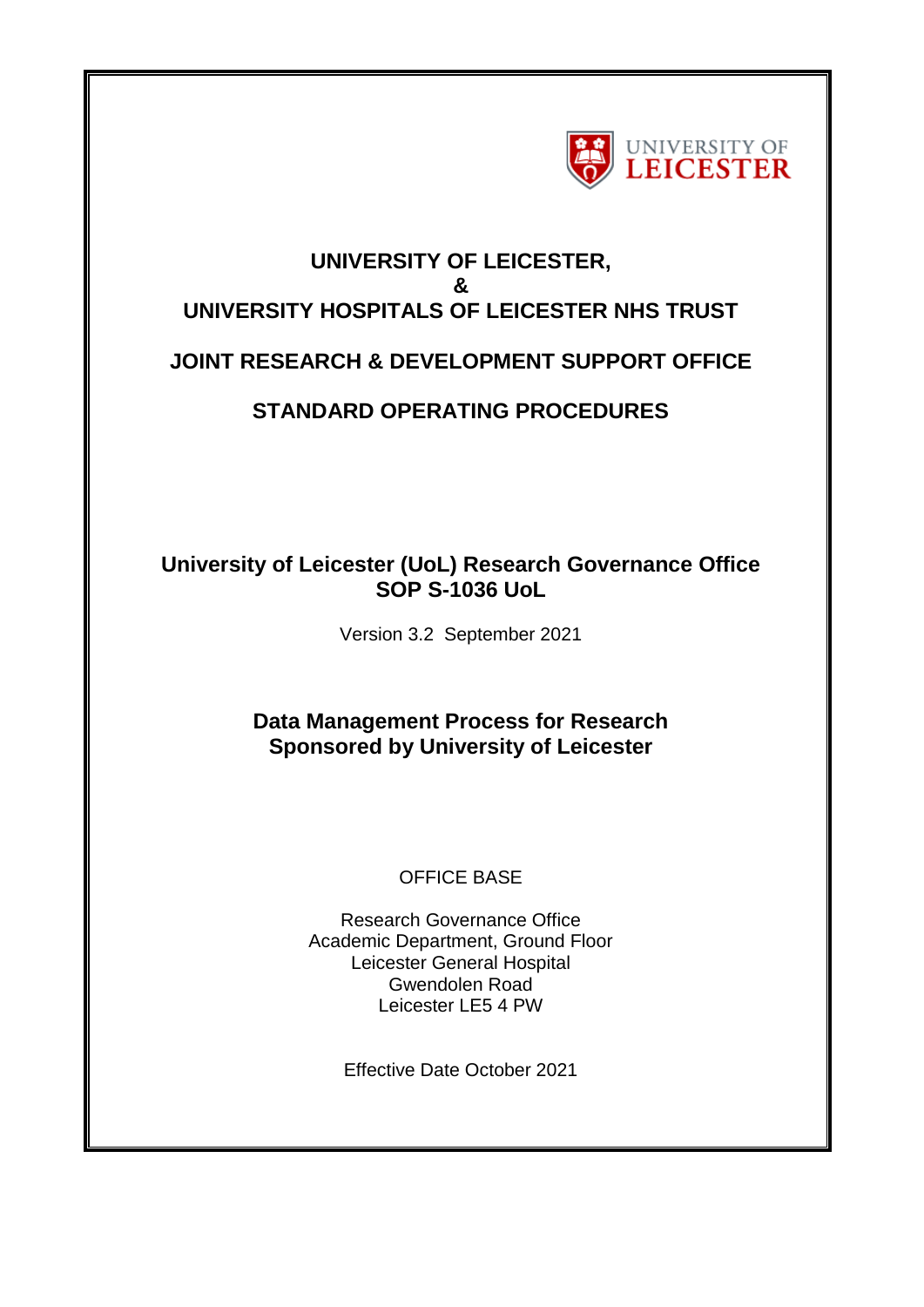

#### **1. INTRODUCTION**

The purpose of this SOP is to provide guidance for managing data and ensuring all data are collected, verified and analysed in the appropriate manner for all research studies sponsored by the University of Leicester (UoL).

Data management processes are required to ensure that the data included in the clinical trial report or publication of the trial results are accurate and were captured in accordance with the approved clinical trial protocol.

### **2. SCOPE**

This SOP applies to all research studies sponsored by the University of Leicester (UoL).

#### **3. DEFINITION**

The data management process covers the design and production of the data capture tool (see UoL SOP S-1039, CRF production), the design and construction of the database, the processing of the data (entry, uploading cleaning and query management) and production of the final dataset(s) ready for analysis. Quality control (QC) should be applied at each stage of data handling to ensure that all data are reliable and have been processed correctly.

#### **4. DELEGATION**

In accordance with GCP, data handling must be conducted by appropriately qualified and trained individuals. UoL as Sponsor delegates the responsibility for data management to the Chief Investigator for each individual study. Where this is further delegated to another member of the research team this must be clearly documented on the Delegation of Authority and Signature Log. When delegated to an external organisation (including the Leicester CTU), the roles and responsibilities will be clearly detailed in an appropriate agreement.

#### **5. COMPUTER SYSTEM VALIDATION**

There are three key features of computer system validation which must be complied with and for which there must be documentary evidence. These are:

- Appropriate controls of the system are in place throughout the system's lifetime
- Documentation is available to support the application of the controls
- The system is fit for purpose and performs reliably and consistently as intended.

The database system is then used to create a trial-specific database and data entry system. This should also be validated to confirm that the database system is fit for purpose specifically for the trial.

There should be a mechanism in place for version control of the system and a formal process to manage any changes to this to ensure the validated state is maintained.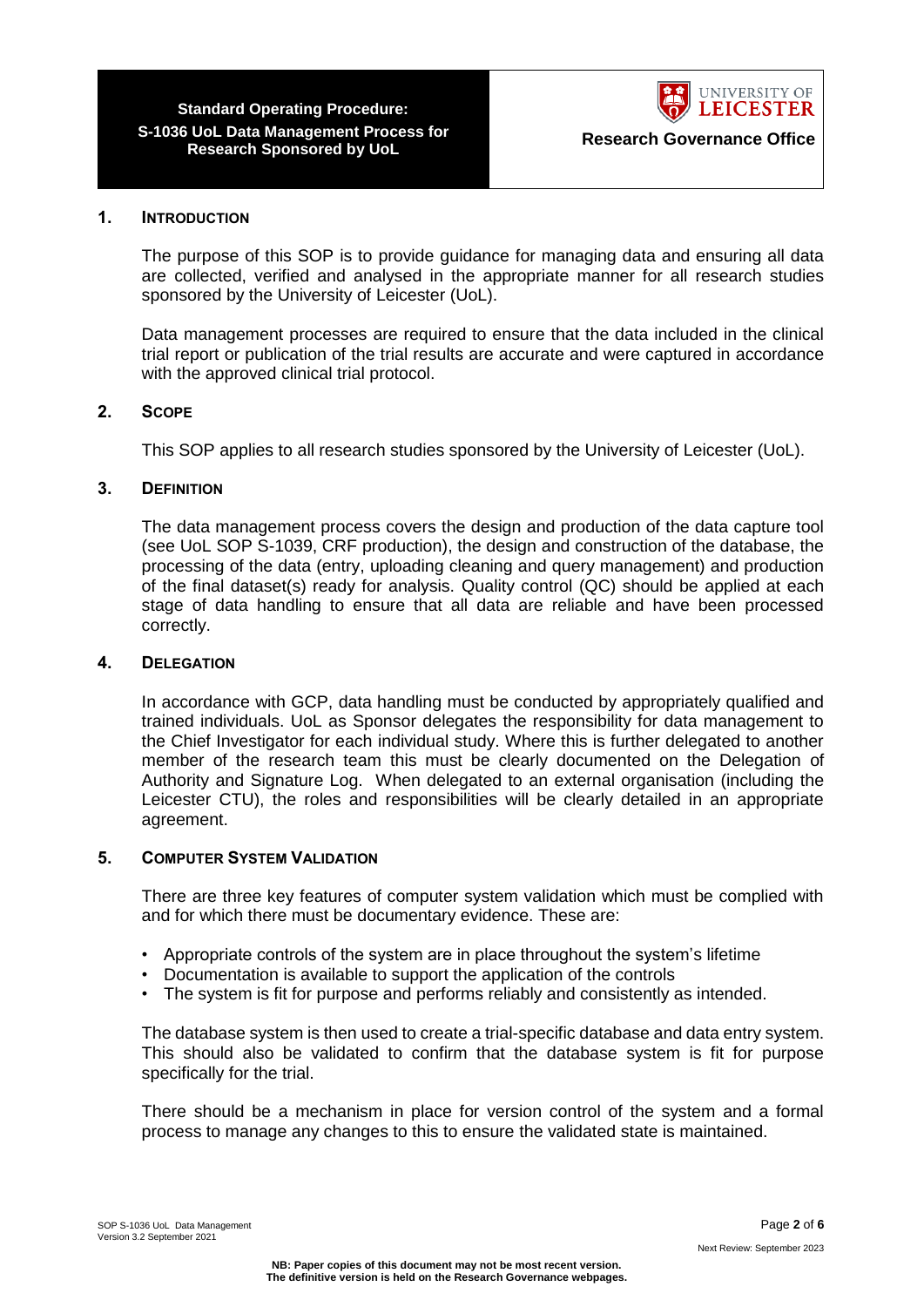### **5.1 Choice of Data Management Database**

UoL conducts a wide range of research studies ranging from simple qualitative studies to complex highly regulated Clinical Trials of Investigational Medicinal Products (CTiMPs). The type of database used needs to be proportionate to the risk associated with the study and this will be determined during the Sponsor Risk Assessment process. Where possible the services of a Clinical Trial Unit (CTU) should be used.

Whilst the type of database used will be proportionate with the associated risk, the underlying principles remain the same in that the Sponsor must ensure that adherence to the principles of GCP which include "All clinical trial information should be recorded, handled and stored in a way that allows its accurate reporting, interpretation and verification" are followed.

## **5.2 Electronic Trial Data Handling Systems**

When using electronic trial data handling or remote electronic trial data systems the following Sponsor requirements must be complied with:

- a) The system must be validated and there must be documentary evidence of the validation
- b) SOPs must be in place for use of the system
- c) The system must be designed in such a way that there is no deletion of entered data (i.e. an audit trail is maintained)
- d) A security system must be in place which prevents unauthorised access to the data
- e) A list must be maintained of the individuals authorised to make data changes
- f) The data must be adequately backed up
- g) The blinding (if applicable) must be maintained during data entry and processing
- h) If data are transformed during processing it should always be possible to compare the original data and observations with the processed data
- i) An unambiguous subject identification code should be used which allows identification of all the data reported for each subject.

## **6. DATA ENTRY/CAPTURE**

The investigator should ensure the accuracy, completeness, legibility and timeliness of the data reported in the case report forms (CRFs). Prior to data entry when using a paper CRF, the form should be reviewed for any missing data, incomplete fields or data outside normal ranges. If discrepancies are picked up at this stage they should be clarified with the chief investigator (CI) or delegated individual and any changes recorded, initialled and dated. The original data entry must not be obscured. In addition, any CRF data derived from source documents should be consistent with the source documents or the discrepancy explained. On completion of the above process, the data must be entered into the database by a delegated member of the research team. The data entry process should be defined for each specific study.

### **7. DATA VALIDATION**

The aim of data validation is to generate a database/dataset that is of appropriate quality as decided as part of the risk assessment and defined in written procedures, data management plan and / or protocol. It is the process of checking the data for such elements as logical consistency, protocol deviations and missing/incorrect/implausible data. To

SOP S-1036 UoL Data Management **Page 3** of 6 Version 3.2 September 2021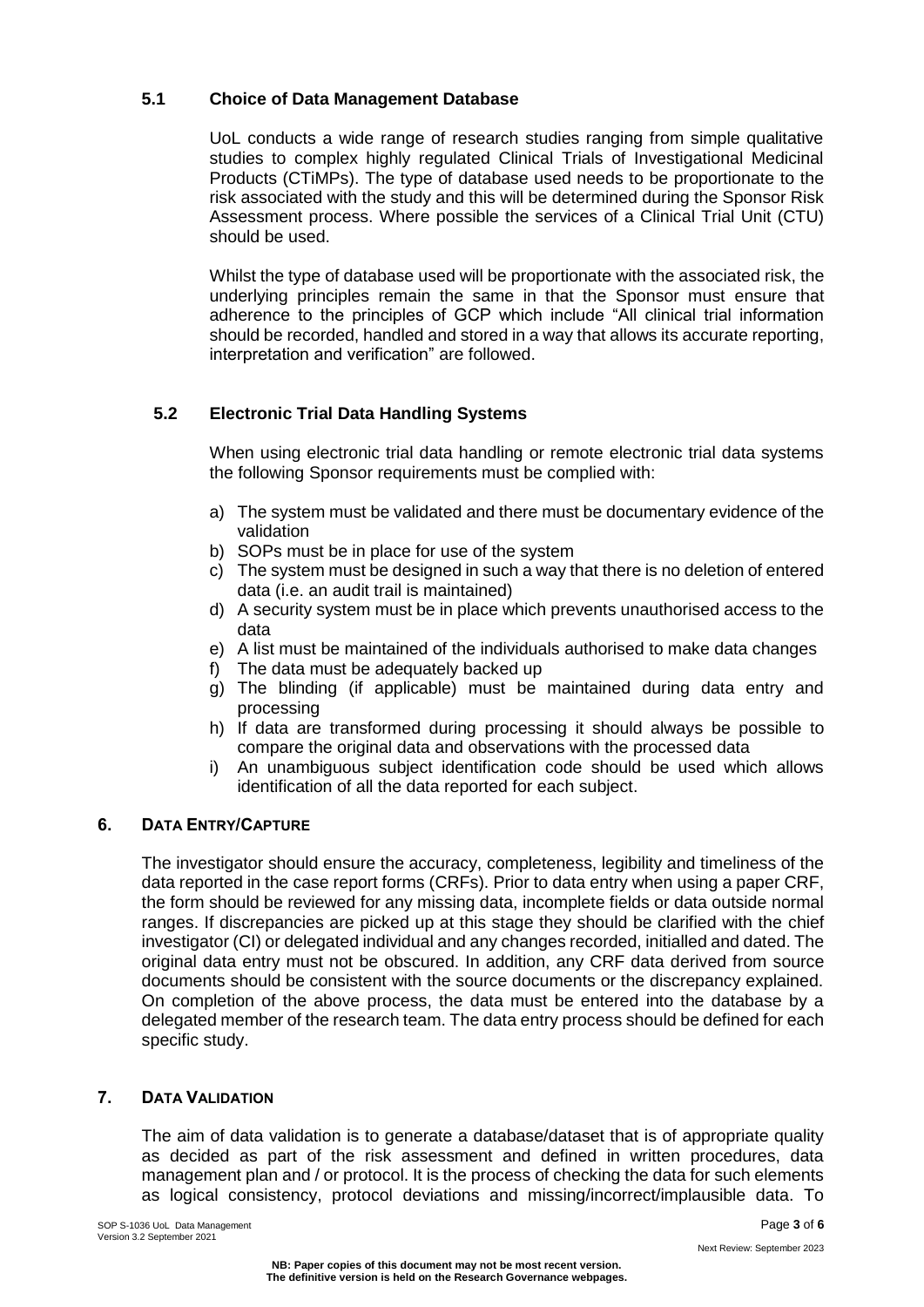achieve this formalised validation or edit, checks must be put in place. These can be manual, electronic or a mixture of both. These processes identify data issues that can then be resolved by clarification with the investigator and/or vendors/holders of related databases (for example laboratory analysis vendors). When all data cleaning and data validation has been completed, the data should be formally declared 'clean' and the database locked for analysis.

### **8. DATABASE/DATASET LOCK**

The aim of the data management process is to provide a high quality and appropriately clean final database/dataset suitable for statistical analysis. There should be a process for controlling this and it should be clear when the database/dataset is declared as final, what has been checked in order to make the decision, how the final database is made available, where the final database is stored and how it is accessed and protected.

A checklist to confirm what activities have been completed is recommended. Examples of activities that may be included on the list are:

- All the data queries have been closed
- Pharmacovigilance reconciliation has been completed
- All electronic data have been received, uploaded and validated
- The statistical analysis plan has been approved.

When a clean dataset is required at time points other than the end of the trial, for example, at the time of an interim analysis or for data monitoring committee meetings, the same principles apply as to the final database. However, it might also be appropriate, dependent on the purpose of the analysis, to provide 'un-cleaned' databases/datasets in certain circumstances.

How the database is "physically" locked will depend very much on the individual trial but the outcome is that the data are protected from editing or deleting. Whatever the situation, the lock procedure must be appropriately robust to protect the final data and there should be documentation and an ability to demonstrate how and when the physical lock was done.

### **9. UNLOCKING THE FINAL DATABASE/DATASET**

Occasionally it may be necessary to correct previously missed data errors or inconsistencies after the data have been released for analysis. There should therefore be a process in place to resolve this by unlocking the database, correcting the data and providing new extracted datasets after the query has been resolved. However, unlocking a final locked database or dataset should be limited to important corrections (that is if the data to be changed will have a significant impact on the reliability of the results) and the final trial report should include details of all changes made to the database while it was unlocked.

### **10. DATA BACK UP AND DISASTER RECOVERY**

It is essential that research data is backed up in accordance with UoL IT policies. Further information and help can be found through the following link:

### **http://www2.le.ac.uk/services/research-data/keep-data/back-up**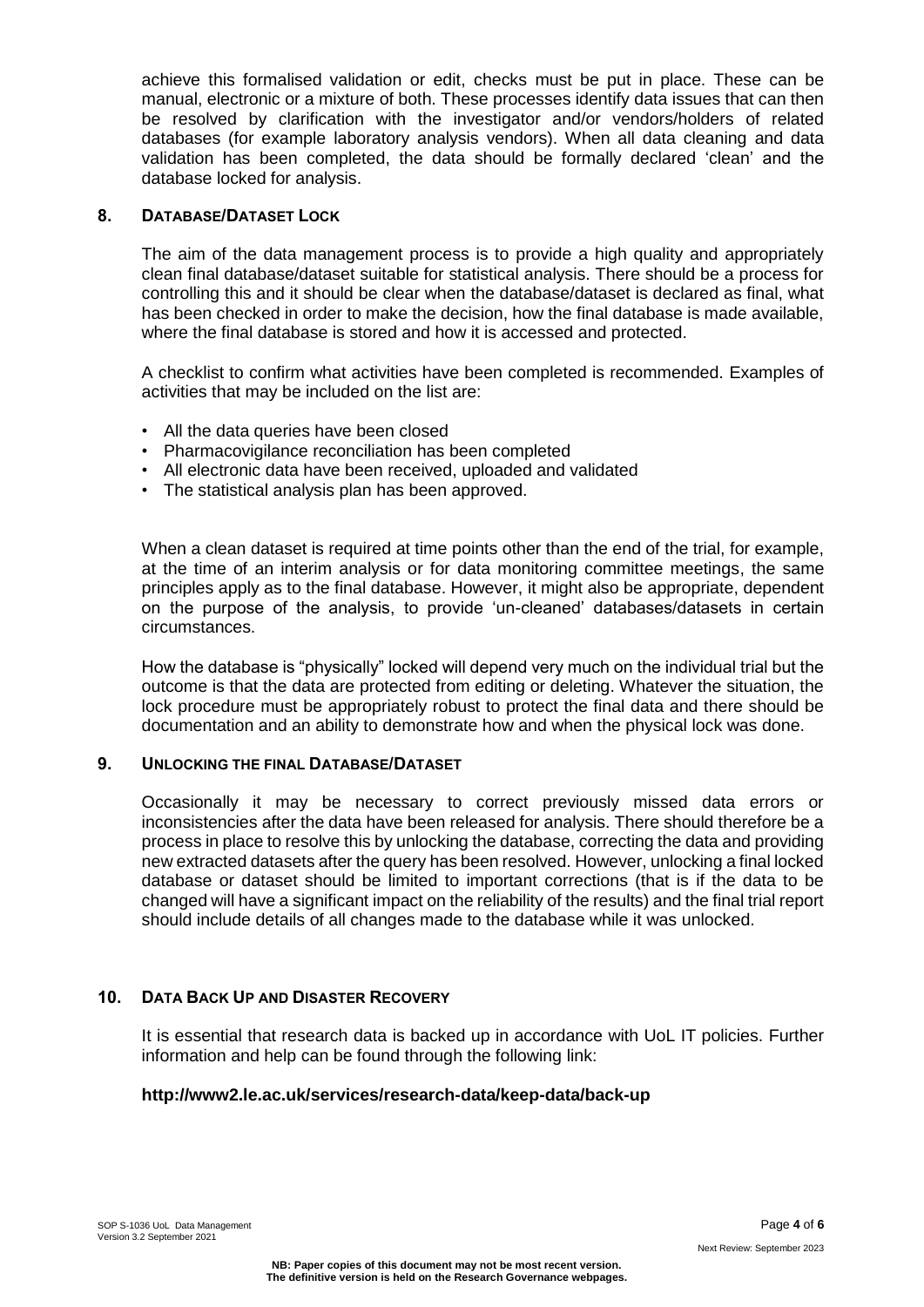## **11. RESPONSIBILITIES**

|                | Responsibility                                                                              | Undertaken by                                                                               | Activity                                                                                                                                                                     |
|----------------|---------------------------------------------------------------------------------------------|---------------------------------------------------------------------------------------------|------------------------------------------------------------------------------------------------------------------------------------------------------------------------------|
|                | UoL Research<br>Governance<br>Office & CI                                                   | Research<br>Governance<br>Manager or<br>delegate &<br>CI                                    | Determine type of database required at Sponsor Risk<br><b>Assessment /Sponsor Review</b>                                                                                     |
| $\overline{2}$ | CI                                                                                          | CI or<br>delegate                                                                           | Ensure the accuracy, completeness, legibility and timeliness<br>of data reported in the CRFs.                                                                                |
| 3              | CI, Research<br>Team Data<br>Management<br>Responsible,<br><b>Clinical Trial</b><br>Monitor | CI, Research<br>Team Data<br>Management<br>Responsible,<br><b>Clinical Trial</b><br>Monitor | QC throughout the data management process                                                                                                                                    |
| 4              | UoL Research<br>Governance<br>Office & CI                                                   | Research<br>Governance<br>Manager or<br>their<br>Delegate &<br>CI                           | Ensure that any external providers have been identified as<br>part of the Sponsor Risk Assessment Process and<br>appropriate agreements in place before data capture begins. |

This table is used to track the development and approval of the document and any changes made on revised / reviewed versions:

## **Development and approval Record for this document**

| <b>Author/Lead Officer:</b> | Cat Taylor                                           |  |
|-----------------------------|------------------------------------------------------|--|
| <b>Job Title:</b>           | <b>Head of Research Assurance</b>                    |  |
| <b>Reviewed by:</b>         | Research Sponsorship Management and Operations Group |  |
| Approved by:                | Professor Nigel Brunskill                            |  |
|                             |                                                      |  |
| Date Approved:              | 13/10/2021                                           |  |

## **Review Record**

| <b>Date</b>    | <b>Issue</b><br><b>Number</b> | <b>Reviewed</b><br>By | <b>Description Of Changes (If Any)</b>                                                                                    |
|----------------|-------------------------------|-----------------------|---------------------------------------------------------------------------------------------------------------------------|
| August<br>2015 | 2                             | Wendy<br>Gamble       | Reviewed and amended to include University of<br>Loughborough on front page and amendments to version<br>number and dates |
| Nov<br>2016    | 3                             | Diane<br>Delahooke    | Logo and RGO address change.                                                                                              |
|                |                               |                       |                                                                                                                           |
| August         | 3.1                           | Cat Taylor            | RGO address change and update to ICH-GCP R2                                                                               |
| 2019           |                               |                       | Addendum.                                                                                                                 |
| Sept<br>2021   | 3.2                           | Cat Taylor            | Administrative changes                                                                                                    |

## **Distribution Record**

SOP S-1036 UoL Data Management **Page 5** of **6** Version 3.2 September 2021